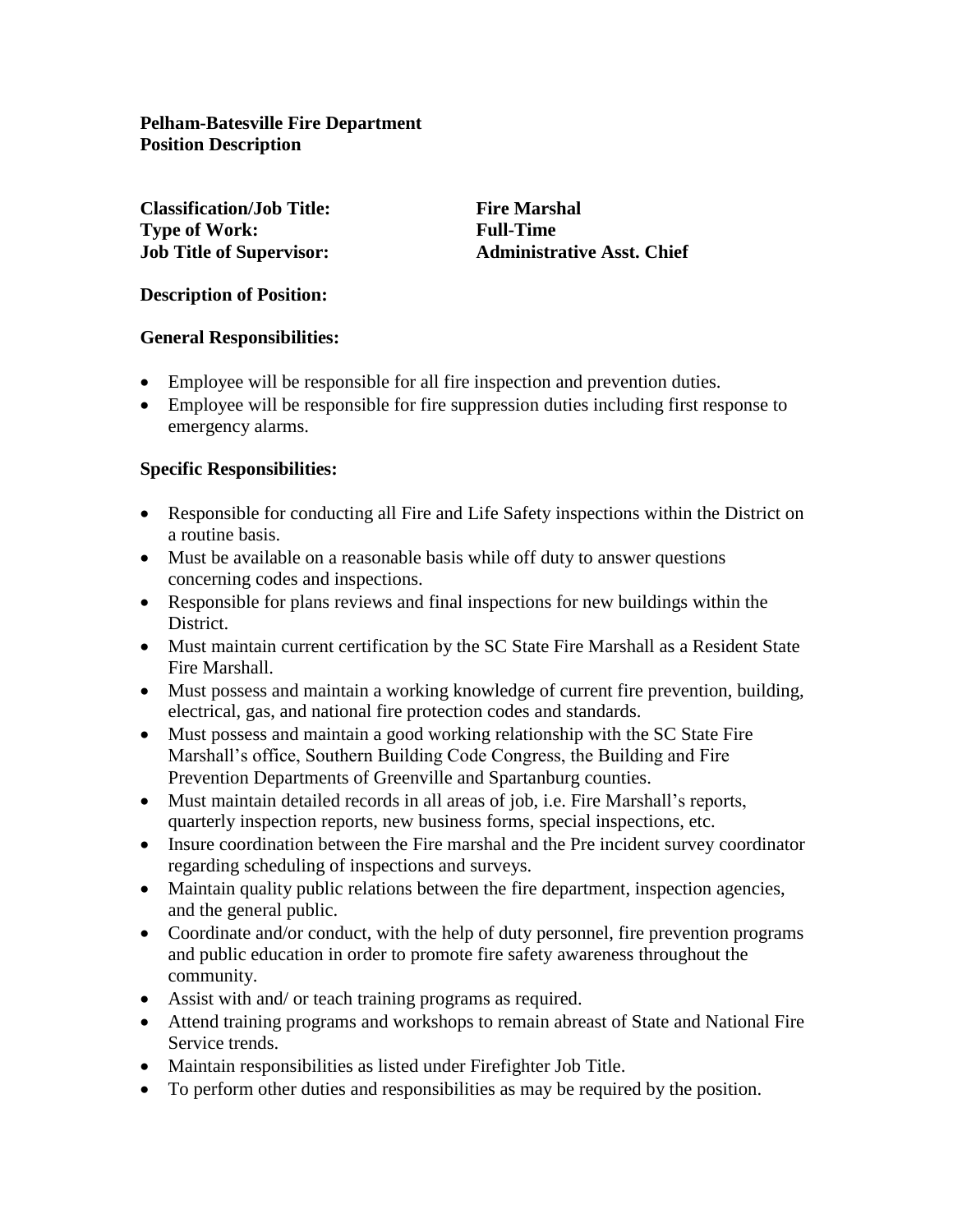## **Minimum Requirements:**

- Must be at least 21 years of age.
- Must possess a high school diploma or recognized equivalent.
- Must possess a valid CDL class "B" SC driver's license or obtain within one year of employment.
- Must pass a departmental physical examination administered by department physician.
- Must be free of any physical limitations that may impair the ability to perform any job-related duties.
- Must possess current SC certification as a Resident State Fire Marshall.
- Must possess certification as an Interior Structural Firefighter by the SC Fire Academy.

## **Desirable Requirements:**

- Current SC Certifications as an emergency Medical Technician.
- Current SC Fire Academy Certification as a Fire Department Certified Instructor.
- Associates Degree in related field.
- NFPA Fire Inspector I.
- NFPA Plans Examiner.